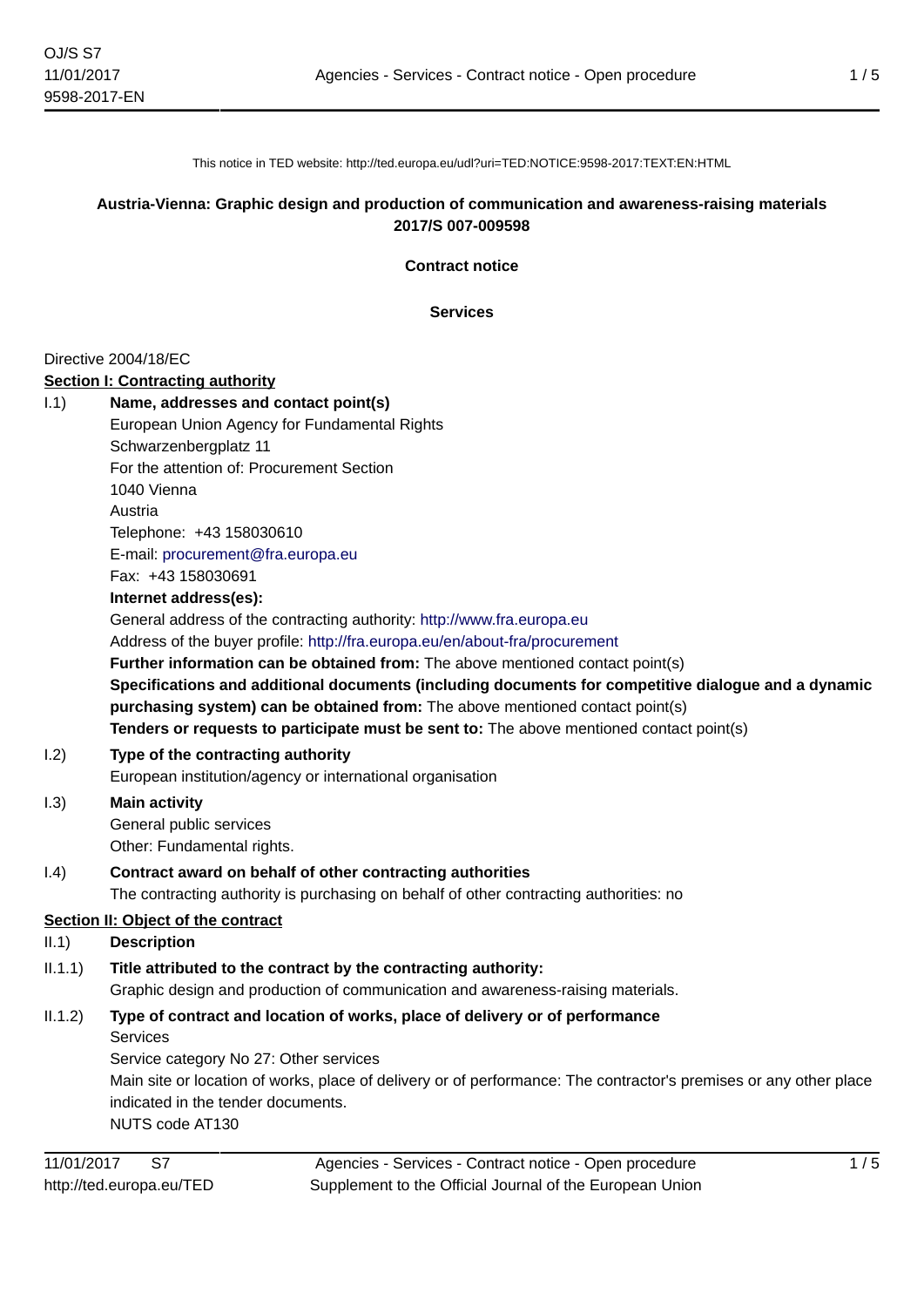| II.1.3)   | Information about a public contract, a framework agreement or a dynamic purchasing system (DPS)<br>The notice involves the establishment of a framework agreement                                                                                                                                                                                                                                                                                                                                                      |
|-----------|------------------------------------------------------------------------------------------------------------------------------------------------------------------------------------------------------------------------------------------------------------------------------------------------------------------------------------------------------------------------------------------------------------------------------------------------------------------------------------------------------------------------|
| II.1.4)   | Information on framework agreement<br>Framework agreement with several operators<br>maximum number of participants to the framework agreement envisaged: 3<br>Duration of the framework agreement<br>Duration in years: 4<br>Estimated total value of purchases for the entire duration of the framework agreement<br>Estimated value excluding VAT: 212 000 EUR                                                                                                                                                       |
| II.1.5)   | Short description of the contract or purchase(s)<br>The overall objective of the contract is to provide creative services assisting FRA in illustrating and promoting<br>the complex outcome of its work (using printed materials, electronic means of communication, animated and<br>interactive communication products as well as conference and awareness-raising materials) and to assist<br>FRA with all technical tasks related to the production and shipment of printed events and communication<br>materials. |
| II.1.6)   | <b>Common procurement vocabulary (CPV)</b><br>22000000                                                                                                                                                                                                                                                                                                                                                                                                                                                                 |
| II.1.7)   | Information about Government Procurement Agreement (GPA)<br>The contract is covered by the Government Procurement Agreement (GPA): no                                                                                                                                                                                                                                                                                                                                                                                  |
| II.1.8)   | Lots<br>This contract is divided into lots: yes<br>Tenders may be submitted for one or more lots                                                                                                                                                                                                                                                                                                                                                                                                                       |
| II.1.9)   | Information about variants<br>Variants will be accepted: no                                                                                                                                                                                                                                                                                                                                                                                                                                                            |
| II.2)     | Quantity or scope of the contract                                                                                                                                                                                                                                                                                                                                                                                                                                                                                      |
| II.2.1)   | <b>Total quantity or scope:</b><br>The maximum contract amount has been estimated at 212 000 EUR excluding VAT. The contracting authority<br>may exercise the option to increase the estimated contract amount at a later stage via negotiated procedure<br>with the successful tenderer(s) in accordance with Article $134(1)(e)$ and (f) of the rules of application of the<br>Financial Regulation.<br>Estimated value excluding VAT: 212 000 EUR                                                                   |
| II.2.2)   | <b>Information about options</b><br>Options: no                                                                                                                                                                                                                                                                                                                                                                                                                                                                        |
| II.2.3)   | <b>Information about renewals</b><br>This contract is subject to renewal: yes<br>Number of possible renewals: 3<br>In the case of renewable supplies or service contracts, estimated timeframe for subsequent contracts:<br>in months: 12 (from the award of the contract)                                                                                                                                                                                                                                             |
| II.3)     | Duration of the contract or time limit for completion<br>Duration in months: 48 (from the award of the contract)                                                                                                                                                                                                                                                                                                                                                                                                       |
|           | <b>Information about lots</b>                                                                                                                                                                                                                                                                                                                                                                                                                                                                                          |
| Lot No: 1 |                                                                                                                                                                                                                                                                                                                                                                                                                                                                                                                        |

Lot title: Graphic design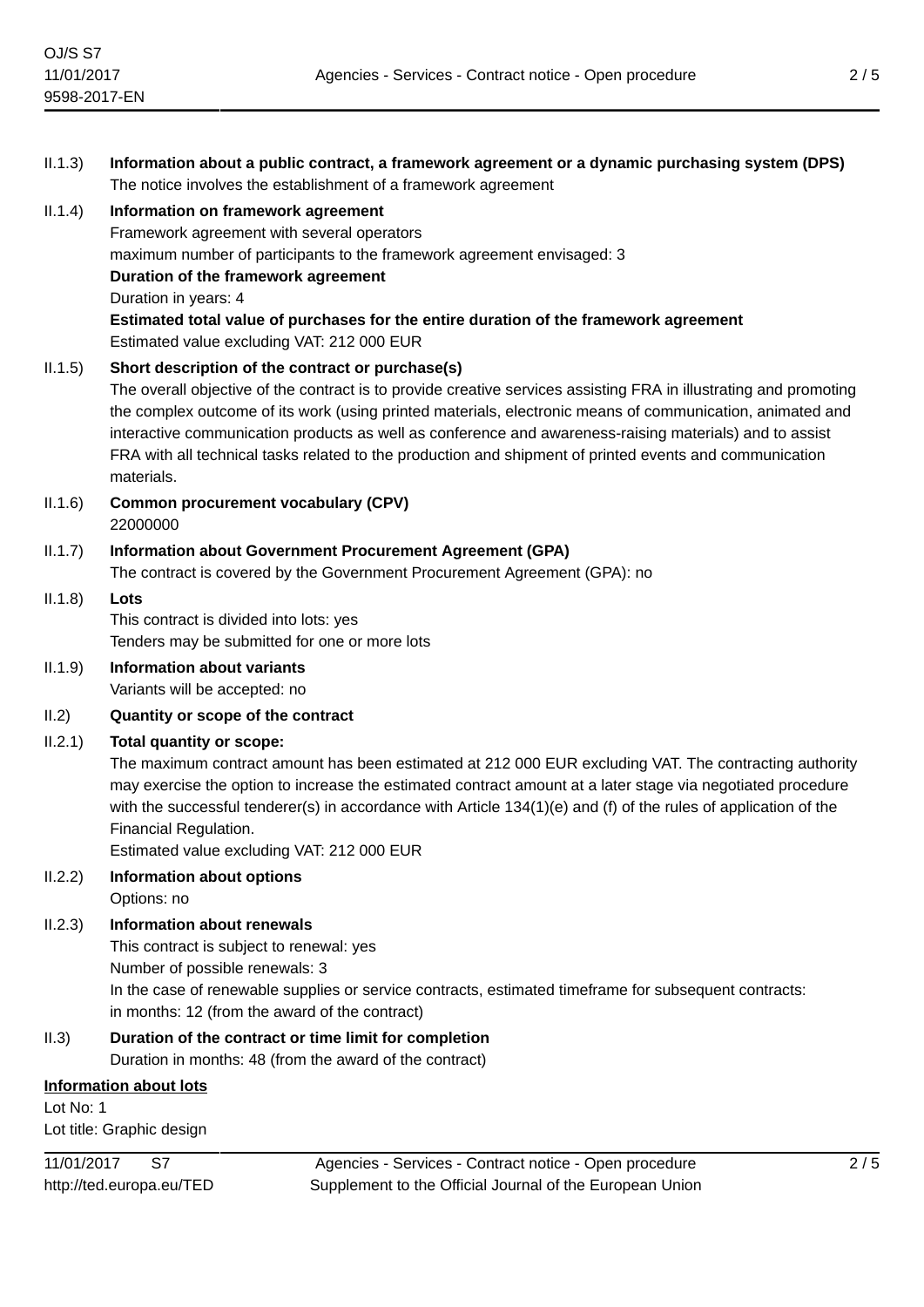| 1)        | <b>Short description</b>                                                                                                                                                                                                                                                                                                                                                                                                                                     |  |
|-----------|--------------------------------------------------------------------------------------------------------------------------------------------------------------------------------------------------------------------------------------------------------------------------------------------------------------------------------------------------------------------------------------------------------------------------------------------------------------|--|
| 2)        | <b>Common procurement vocabulary (CPV)</b><br>22000000                                                                                                                                                                                                                                                                                                                                                                                                       |  |
| 3)        | <b>Quantity or scope</b><br>Estimated value excluding VAT: 132 000 EUR                                                                                                                                                                                                                                                                                                                                                                                       |  |
| 4)        | Indication about different date for duration of contract or starting/completion<br>in days: 48 (from the award of the contract)                                                                                                                                                                                                                                                                                                                              |  |
| 5)        | <b>Additional information about lots</b>                                                                                                                                                                                                                                                                                                                                                                                                                     |  |
| Lot No: 2 |                                                                                                                                                                                                                                                                                                                                                                                                                                                              |  |
| 1)        | Lot title: Production of communication and awareness-raising materials<br><b>Short description</b>                                                                                                                                                                                                                                                                                                                                                           |  |
| 2)        | <b>Common procurement vocabulary (CPV)</b><br>22000000                                                                                                                                                                                                                                                                                                                                                                                                       |  |
| 3)        | <b>Quantity or scope</b><br>Estimated value excluding VAT: 80 000 EUR                                                                                                                                                                                                                                                                                                                                                                                        |  |
| 4)        | Indication about different date for duration of contract or starting/completion<br>Duration in months: 48 (from the award of the contract)                                                                                                                                                                                                                                                                                                                   |  |
| 5)        | <b>Additional information about lots</b>                                                                                                                                                                                                                                                                                                                                                                                                                     |  |
|           | Section III: Legal, economic, financial and technical information                                                                                                                                                                                                                                                                                                                                                                                            |  |
| III.1)    | <b>Conditions relating to the contract</b>                                                                                                                                                                                                                                                                                                                                                                                                                   |  |
| III.1.1)  | Deposits and guarantees required:<br>Please refer to Section 10 of Annex A — tender specifications, available at http://fra.europa.eu/en/about-fra/<br>procurement                                                                                                                                                                                                                                                                                           |  |
| III.1.2)  | Main financing conditions and payment arrangements and/or reference to the relevant provisions<br>governing them:<br>Please refer to Sections 9 and 10 of Annex A — tender specifications, available at http://fra.europa.eu/en/about-                                                                                                                                                                                                                       |  |
| III.1.3)  | fra/procurement<br>Legal form to be taken by the group of economic operators to whom the contract is to be awarded:<br>Please refer to Sections 12 and 13 of the tender specifications, available at: http://fra.europa.eu/en/about-fra/<br>procurement                                                                                                                                                                                                      |  |
| III.1.4)  | <b>Other particular conditions</b><br>The performance of the contract is subject to particular conditions: no                                                                                                                                                                                                                                                                                                                                                |  |
| III.2)    | <b>Conditions for participation</b>                                                                                                                                                                                                                                                                                                                                                                                                                          |  |
| III.2.1)  | Personal situation of economic operators, including requirements relating to enrolment on professional<br>or trade registers<br>Information and formalities necessary for evaluating if the requirements are met: Please refer to Section 19 of<br>the tender specifications (Annex A), available at: http://fra.europa.eu/en/about-fra/procurement                                                                                                          |  |
| III.2.2)  | <b>Economic and financial ability</b><br>Information and formalities necessary for evaluating if the requirements are met: Please refer to Section 19.2.1a<br>of the tender specifications (Annex A), available at: http://fra.europa.eu/en/about-fra/procurement<br>Minimum level(s) of standards possibly required: Please refer to Section 19.2.1b of the tender specifications<br>(Annex A), available at: http://fra.europa.eu/en/about-fra/procurement |  |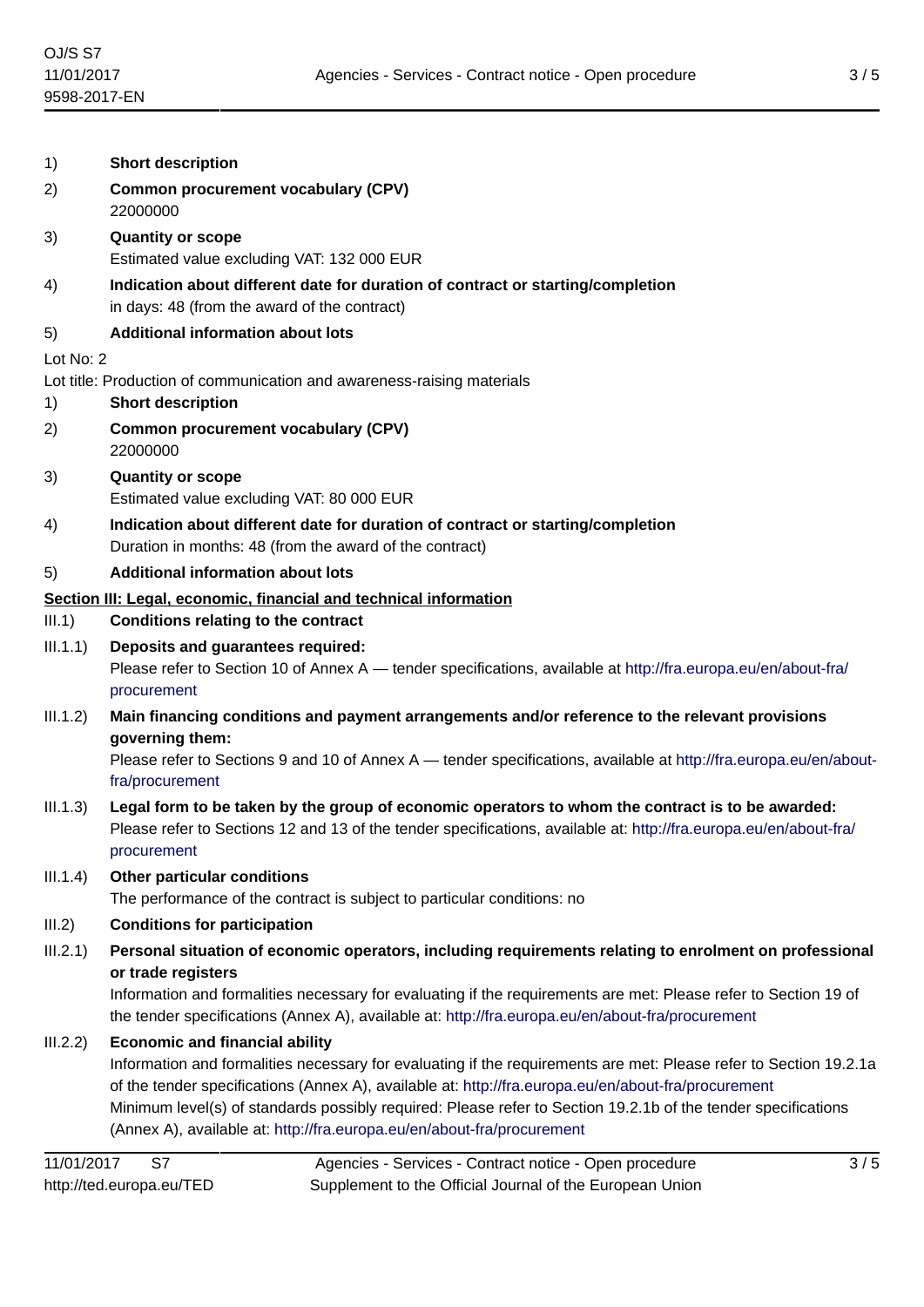### III.2.3) **Technical capacity**

Information and formalities necessary for evaluating if the requirements are met:

Please refer to Section 19.2.2a) and b) of the tender specifications (Annex A), available at: [http://fra.europa.eu/](http://fra.europa.eu/en/about-fra/procurement) [en/about-fra/procurement](http://fra.europa.eu/en/about-fra/procurement)

Minimum level(s) of standards possibly required:

Please refer to Section 19.2.2a) and b) of the tender specifications (Annex A), available at: [http://fra.europa.eu/](http://fra.europa.eu/en/about-fra/procurement) [en/about-fra/procurement](http://fra.europa.eu/en/about-fra/procurement)

- III.2.4) **Information about reserved contracts**
- III.3) **Conditions specific to services contracts**

### III.3.1) **Information about a particular profession**

Execution of the service is reserved to a particular profession: no

# III.3.2) **Staff responsible for the execution of the service**

Legal persons should indicate the names and professional qualifications of the staff responsible for the execution of the service: yes

### **Section IV: Procedure**

- IV.1) **Type of procedure**
- IV.1.1) **Type of procedure**
	- Open
- IV.1.2) **Limitations on the number of operators who will be invited to tender or to participate**
- IV.1.3) **Reduction of the number of operators during the negotiation or dialogue**
- IV.2) **Award criteria**
- IV.2.1) **Award criteria**

The most economically advantageous tender in terms of the criteria stated in the specifications, in the invitation to tender or to negotiate or in the descriptive document

- IV.2.2) **Information about electronic auction**
- IV.3) **Administrative information**
- IV.3.1) **File reference number attributed by the contracting authority:** F-SE-16-T15.
- IV.3.2) **Previous publication(s) concerning the same contract** no
- IV.3.3) **Conditions for obtaining specifications and additional documents or descriptive document**
- IV.3.4) **Time limit for receipt of tenders or requests to participate** 8.3.2017 - 17:00
- IV.3.5) **Date of dispatch of invitations to tender or to participate to selected candidates**
- IV.3.6) **Language(s) in which tenders or requests to participate may be drawn up** Any EU official language Other: But preferably in English.
- IV.3.7) **Minimum time frame during which the tenderer must maintain the tender** Duration in months: 6 (from the date stated for receipt of tender)
- IV.3.8) **Conditions for opening of tenders** Date: 15.3.2017 - 10:30